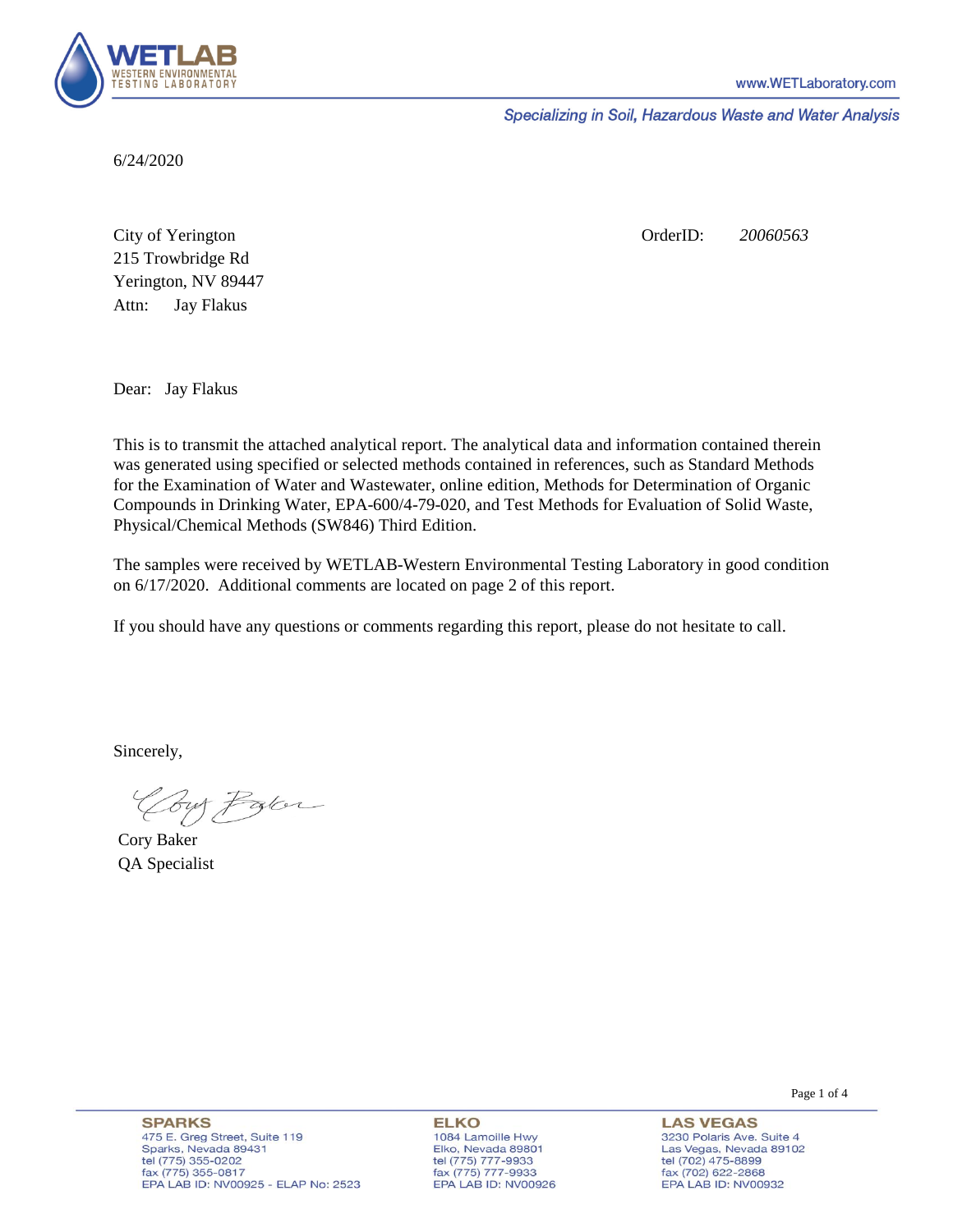## *City of Yerington - 20060563*

### **Specific Report Comments**

None

| <b>Report Legend</b> |                          |                                                                                                                                                                                                                           |
|----------------------|--------------------------|---------------------------------------------------------------------------------------------------------------------------------------------------------------------------------------------------------------------------|
| B                    |                          | -- Blank contamination; Analyte detected above the method reporting limit in an associated blank                                                                                                                          |
| D                    | $- -$                    | Due to the sample matrix dilution was required in order to properly detect and report the analyte. The reporting limit has<br>been adjusted accordingly.                                                                  |
| HT                   |                          | Sample analyzed beyond the accepted holding time                                                                                                                                                                          |
| J                    |                          | The reported value is between the laboratory method detection limit and the laboratory practical quantitation limit. The<br>reported result should be considered an estimate.                                             |
| K                    | $\overline{\phantom{a}}$ | The TPH Diesel Concentration reported here likely includes some heavier TPH Oil hydrocarbons reported in the TPH<br>Diesel range as per EPA 8015.                                                                         |
| L                    |                          | The TPH Oil Concentration reported here likely includes some lighter TPH Diesel hydrocarbons reported in the TPH Oil<br>range as per EPA 8015.                                                                            |
| M                    |                          | The matrix spike/matrix spike duplicate (MS/MSD) values for the analysis of this parameter were outside acceptance<br>criteria due to probable matrix interference. The reported result should be considered an estimate. |
| N                    | $\overline{\phantom{a}}$ | There was insufficient sample available to perform a spike and/or duplicate on this analytical batch.                                                                                                                     |
| NC                   |                          | Not calculated due to matrix interference                                                                                                                                                                                 |
| QD                   | $\overline{\phantom{a}}$ | The sample duplicate or matrix spike duplicate analysis demonstrated sample imprecision. The reported result should be<br>considered an estimate.                                                                         |
| QL                   |                          | The result for the laboratory control sample (LCS) was outside WETLAB acceptance criteria and reanalysis was not<br>possible. The reported data should be considered an estimate.                                         |
| S                    |                          | Surrogate recovery was outside of laboratory acceptance limits due to matrix interference. The associated blank and LCS<br>surrogate recovery was within acceptance limits                                                |
| SC                   |                          | Spike recovery not calculated. Sample concentration $>4X$ the spike amount; therefore, the spike could not be adequately<br>recovered                                                                                     |
| U                    |                          | The analyte was analyzed for, but was not detected above the level of the reported sample reporting/quantitation limit. The<br>reported result should be considered an estimate.                                          |
| $\sim$               |                          | $\mathbf{1}$ $\mathbf{1}$ $\alpha$                                                                                                                                                                                        |

#### **General Lab Comments**

Per method recommendation (section 4.4), Samples analyzed by methods EPA 300.0 and EPA 300.1 have been filtered prior to analysis.

The following is an interpretation of the results from EPA method 9223B:

A result of zero (0) indicates absence for both coliform and Escherichia coli meaning the water meets the microbiological requirements of the U.S. EPA Safe Drinking Water Act (SDWA). A result of one (1) for either test indicates presence and the water does not meet the SDWA requirements. Waters with positive tests should be disinfected by a certified water treatment operator and retested.

Per federal regulation the holding time for the following parameters in aqueous/water samples is 15 minutes: Residual Chlorine, pH, Dissolved Oxygen, Sulfite.

**ELKO** 1084 Lamoille Hwy Elko, Nevada 89801 tel (775) 777-9933<br>fax (775) 777-9933 EPA LAB ID: NV00926 Page 2 of 4

**LAS VEGAS** 3230 Polaris Ave. Suite 4 Las Vegas, Nevada 89102 tel (702) 475-8899<br>fax (702) 622-2868 EPA LAB ID: NV00932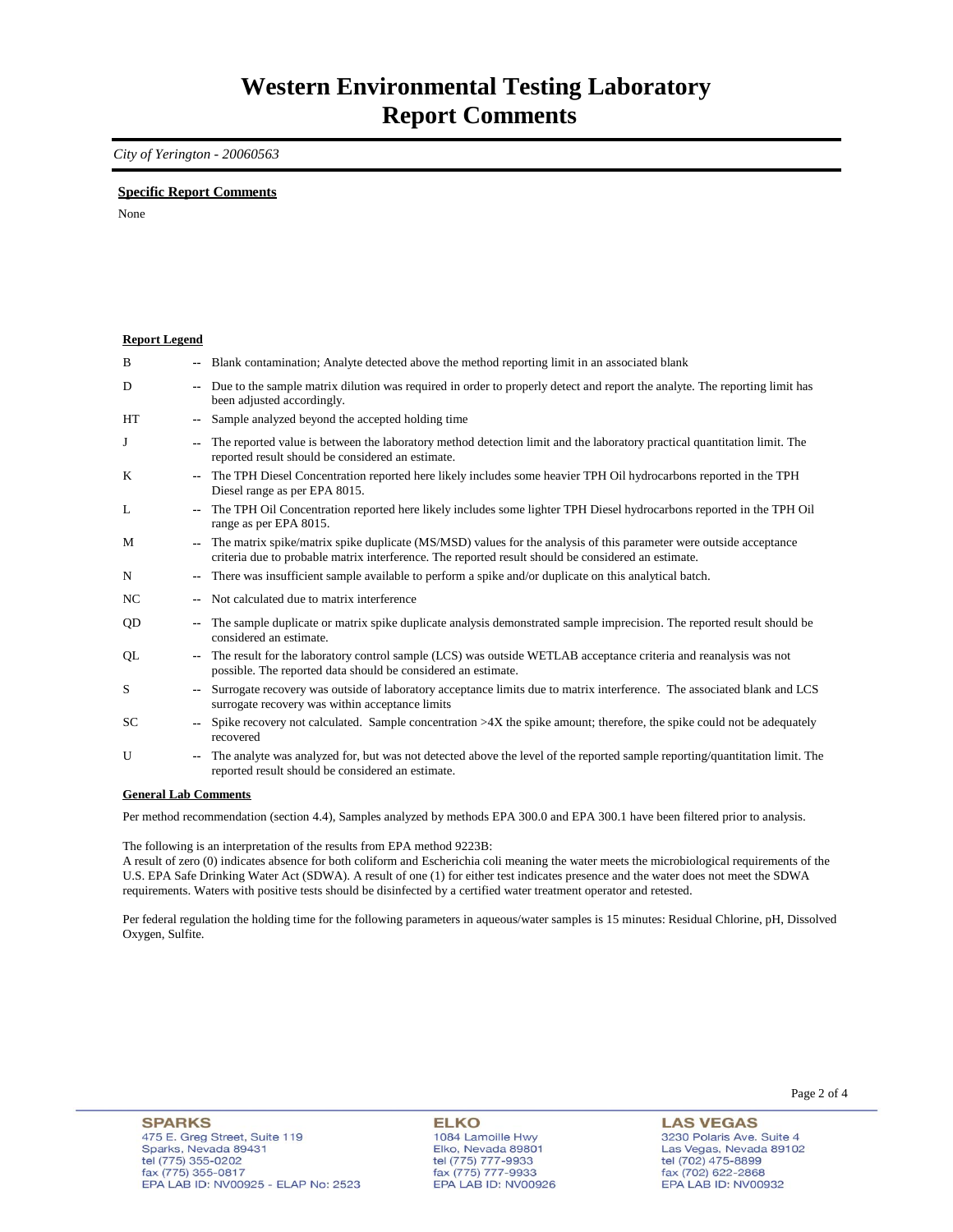## **Western Environmental Testing Laboratory Analytical Report**

**Attn:** Jay Flakus **City of Yerington 215 Trowbridge Rd Phone:** (775) 302-1155 **Fax:** NoFax **Date Printed:** 6/24/2020 **OrderID:** *20060563* **Yerington, NV 89447 PO\Project:** *LY-0255-C/City of Yerington NV/OPEN* **WETLAB Sample ID:** 20060563-001 **Customer Sample ID: Receive Date:** 6/17/2020 12:29 422 Silver Star Ct. **Collect Date/Time:** 6/17/2020 08:45 **Analyte Method Results Units DF RL Analyzed DW MCL Pass/Fail LabID Field Residual Chlorine:** 0.42 mg/L **Microbiological Analyses** Total Coliform SM 9223B (IDEXX 0 /100 mL 1 6/17/2020 0 /100 mL Pass NV00925 Escherichia Coli SM 9223B (IDEXX 0 /100 mL 1 6/17/2020 0 /100 mL Pass NV00925 **WETLAB Sample ID:** 20060563-002 **Customer Sample ID: Receive Date:** 6/17/2020 12:29 102 S. Main St. **Collect Date/Time:** 6/17/2020 08:30 **Analyte Method Results Units DF RL Analyzed DW MCL Pass/Fail LabID Field Residual Chlorine:** 0.33 mg/L **Microbiological Analyses** Total Coliform SM 9223B (IDEXX 0 /100 mL 1 6/17/2020 0 /100 mL Pass NV00925 Escherichia Coli SM 9223B (IDEXX 0 /100 mL 1 6/17/2020 0 /100 mL Pass NV00925 **WETLAB Sample ID:** 20060563-003 **Customer Sample ID: Receive Date:** 6/17/2020 12:29 35 Whiteface Ln. **Collect Date/Time:** 6/17/2020 07:55 **Analyte Method Results Units DF RL Analyzed DW MCL Pass/Fail LabID Field Residual Chlorine:** 0.52 mg/L **Microbiological Analyses** Total Coliform SM 9223B (IDEXX 0 /100 mL 1 6/17/2020 0 /100 mL Pass NV00925 Escherichia Coli SM 9223B (IDEXX 0 /100 mL 1 6/17/2020 0 /100 mL Pass NV00925

*DF=Dilution Factor, RL = Reporting Limit (minimum 3X the MDL), ND = Not Detected <RL or <MDL (if listed)* Page 3 of 4

**SPARKS** 475 E. Greg Street, Suite 119 Sparks, Nevada 89431 tel (775) 355-0202 fax (775) 355-0817 EPA LAB ID: NV00925 - ELAP No: 2523

**ELKO** 1084 Lamoille Hwy Elko, Nevada 89801 tel (775) 777-9933<br>fax (775) 777-9933 EPA LAB ID: NV00926

**LAS VEGAS** 3230 Polaris Ave. Suite 4 Las Vegas, Nevada 89102 tel (702) 475-8899<br>fax (702) 622-2868 EPA LAB ID: NV00932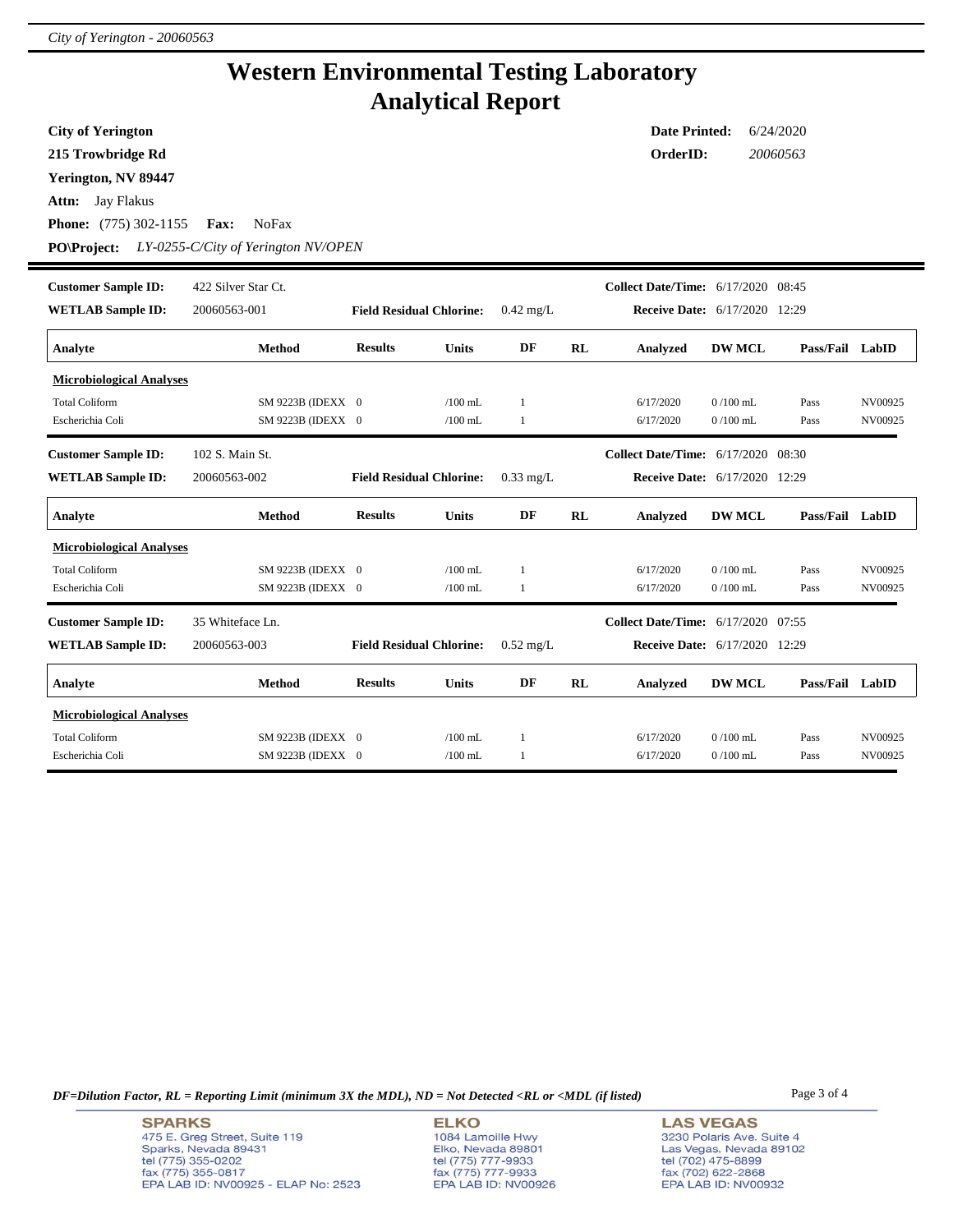# **Western Environmental Testing Laboratory QC Report**

| <b>OCBatchID</b> | <b>OCTvpe</b> | <b>Parameter</b> | Method                 | <b>Result</b> | Actual | $%$ Rec | <b>Units</b>    |
|------------------|---------------|------------------|------------------------|---------------|--------|---------|-----------------|
| QC20060841       | Blank 1       | Total Coliform   | <b>SM 9223B (IDEX)</b> |               |        |         | $/100$ mL       |
|                  |               | Escherichia Coli | <b>SM 9223B (IDEX)</b> |               |        |         | $\sqrt{100}$ mL |

*DF=Dilution Factor, RL = Reporting Limit (minimum 3X the MDL), ND = Not Detected <RL or <MDL (if listed)* Page 4 of 4

**SPARKS** 475 E. Greg Street, Suite 119 Sparks, Nevada 89431<br>tel (775) 355-0202<br>fax (775) 355-0817 EPA LAB ID: NV00925 - ELAP No: 2523

**ELKO** 1084 Lamoille Hwy Elko, Nevada 89801<br>tel (775) 777-9933<br>fax (775) 777-9933 EPA LAB ID: NV00926

**LAS VEGAS** 3230 Polaris Ave. Suite 4 Las Vegas, Nevada 89102<br>tel (702) 475-8899<br>fax (702) 622-2868<br>EPA LAB ID: NV00932